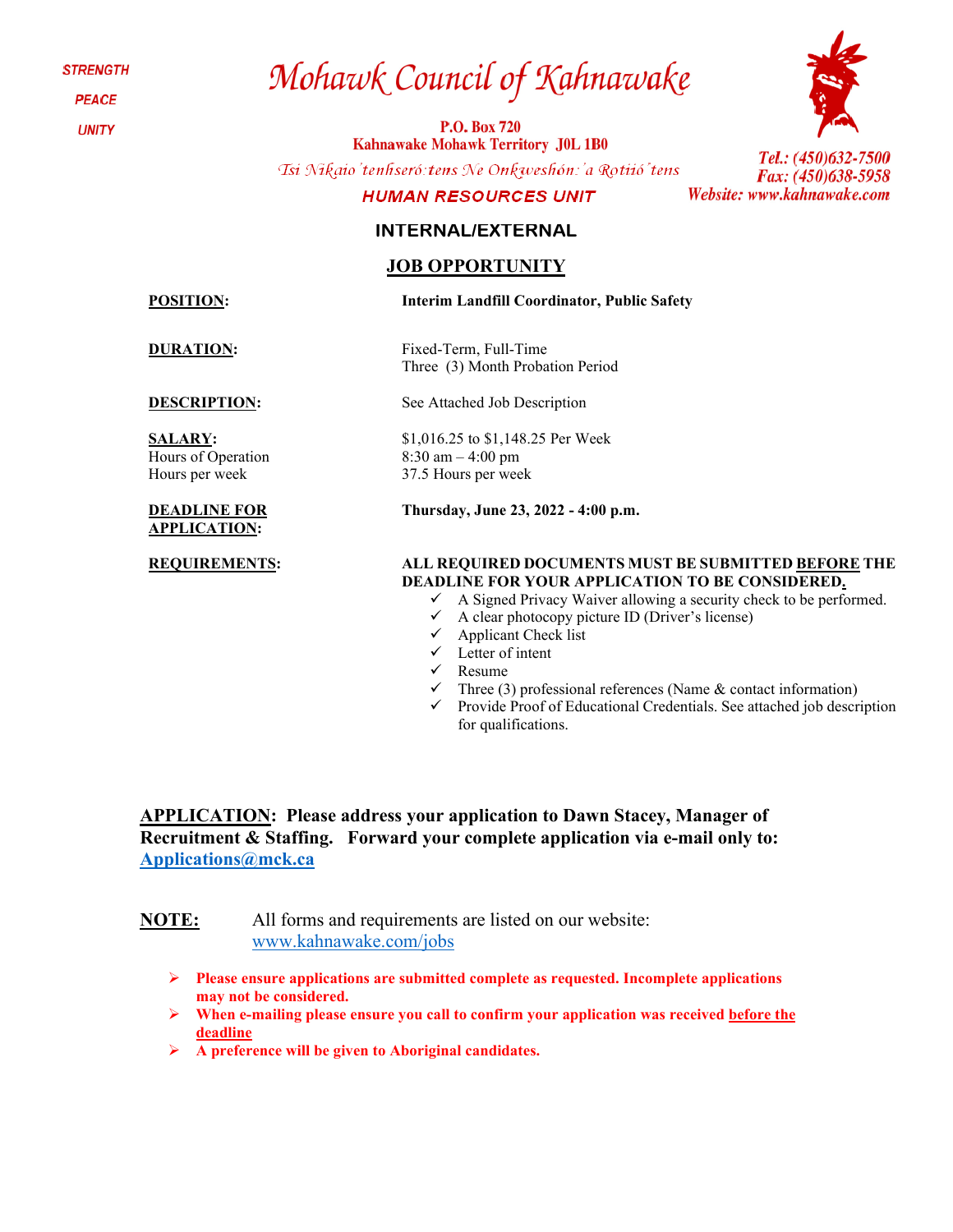**STRENGTH** 

**PEACE** 

**UNITY** 

# Mohawk Council of Kahnawake

**P.O. Box 720 Kahnawake Mohawk Territory J0L 1B0** Tsi Nikaio'tenhseró: tens Ne Onkweshón: 'a Rotiió' tens **HUMAN RESOURCES UNIT** 



Tel.: (450)632-7500 Fax: (450)638-5958 Website: www.kahnawake.com

### **Job Description**

### **GENERAL INFORMATION**

**Job Title: Division:**

**Terms:**

Interim Kahnawà:ke Landfill Coordinator Public Safety Division January 2012 Fixed-Term Executive Operations Officer

### **THE INCUMBENT**

**Name of Incumbent: Date of Hiring:** Name of Supervisor: Kevin Kennedy

**Job Reports To:**

**Date of Job Description:**

### **GENERAL JOB DESCRIPTION**:

Under the supervision of the Executive Operations Officer, the Landfill Coordinator will manage, plan, organize and document Landfill Department activities to ensure effective and efficient verification, distribution and monitoring of authorized Landfill materials in accordance with the Kahnawà:ke Clean Soil Policy/Landfill Policy on Clean Soil or in accordance with any Landfill related policy in force in Kahnawà:ke.

| <b>RESPONSIBILITIES</b>                                                                                  | <b>TASKS</b>                                                                                                                                                                                                                                                                                                                                                                                                                                                                                                                                                                                                                                                                                                           |
|----------------------------------------------------------------------------------------------------------|------------------------------------------------------------------------------------------------------------------------------------------------------------------------------------------------------------------------------------------------------------------------------------------------------------------------------------------------------------------------------------------------------------------------------------------------------------------------------------------------------------------------------------------------------------------------------------------------------------------------------------------------------------------------------------------------------------------------|
| To manage and<br>supervise the<br>activities and<br>operations of the<br>Kahnawà: ke Landfill<br>Office. | $\triangleright$ Plans, schedules and coordinates all services offered by the<br>landfill Department, ensuring that tasks & assignments are<br>completed in a timely manner;<br>Directs and supervises the Landfill Inspector;<br>➤<br>$\triangleright$ Handles all correspondence and filing;<br>Monitors all payments and submits invoices and deposits to<br>➤<br><b>Accounting Department;</b><br>$\triangleright$ Handles all Public Relations and Communications for the Landfill<br>Office:<br>$\triangleright$ Is authorized to execute permit suspension process.<br>$\triangleright$ Regularly monitors routine expenditure, reviews variances<br>between budget and actual expenditures, ensuring effective |
|                                                                                                          | maintenance of Landfill Department budgets;<br>Prepares reports and submits annual budget to the Director of<br>➤                                                                                                                                                                                                                                                                                                                                                                                                                                                                                                                                                                                                      |
|                                                                                                          | Lands for approval.                                                                                                                                                                                                                                                                                                                                                                                                                                                                                                                                                                                                                                                                                                    |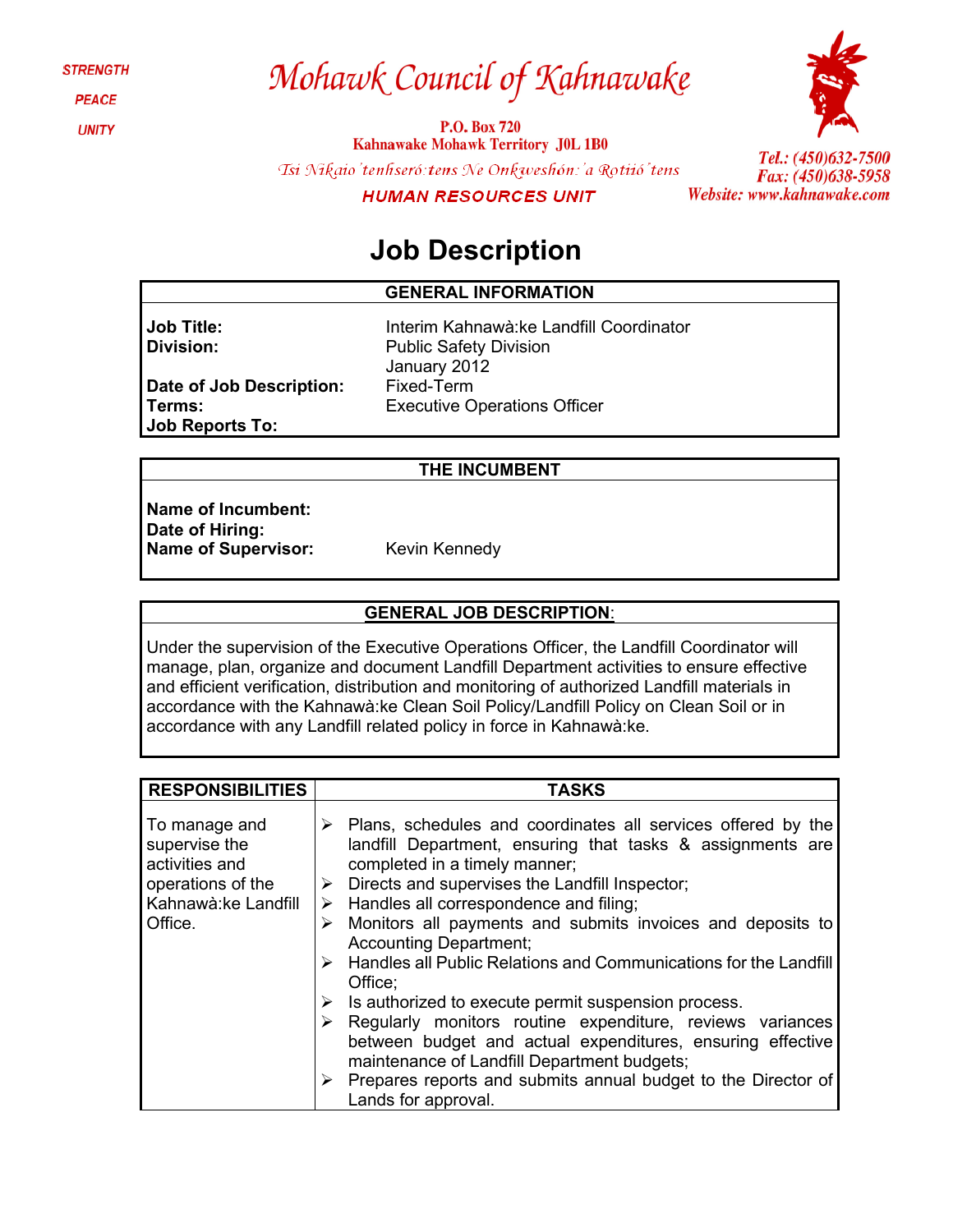| To manage the<br>inspection,<br>verification, and<br>monitoring of landfill<br>related materials,<br>transportation and<br>operations, in and<br>around the Territory,<br>ensuring compliance<br>with any applicable<br>Landfill related<br>policy, procedures<br>and/or regulations in<br>force in Kahnawà:ke. | landfill<br>$\triangleright$ Ensures monitoring<br>of all<br>activities<br>throughout<br>Kahnawà:ke;<br>Processes requests for landfill from residents;<br>➤<br>Processes outside contractors requests to deposit landfill on the<br>➤<br>Territory;<br>Ensures that each contractor understands and complies with any<br>➤<br>applicable Landfill related policy, procedures and/or regulations<br>in force in Kahnawà:ke;<br>Ensures that each contractor reviews, understands and signs a<br>➤<br>Memorandum of Agreement;<br>Creates schedules and plans for truck deliveries of landfill;<br>➤<br>Confirms that each truck transporting landfill carries a valid<br>≻<br>permit with an original Kahnawà: ke Landfill Department seal;<br>Regularly performs random spot-checks on permitted trucks and<br>➤<br>trailers to ensure that all landfill being transported complies with<br>any applicable Landfill related policy, procedures and/or<br>regulations in force in Kahnawà: ke<br>$\triangleright$ Schedules and coordinates receptor and source site inspections;<br>$\triangleright$ Documents the results of site inspections in coordination with the<br>Kahnawà: ke Environment Protection Office;<br>Schedules and coordinates soil testing<br>≻<br>procedures<br>and<br>interpretation of test results;<br>Collects and tracks all tickets, permits, etc. used by contractors;<br>➤<br>Produces a written report of daily activities on landfill sites;<br>➤<br>Prepares necessary forms, reports, permits and any other<br>➤<br>documentation related to the Kahnawà: ke Landfill Department;<br>Performs random soil sampling for testing as required or as<br>➤<br>mandated by the Kahnawà: ke Environment Protection Office;<br>Consults with the Director of Lands and the Environment<br>$\blacktriangleright$<br>Protection Coordinator to approve applicants for residential,<br>commercial and development of large scale or other excavation<br>projects;<br>Responsible to liaison with the Land Management Committee<br>➤<br>and prepare necessary documentation required for direction or<br>decision by the LMC;<br>Consults with Director of Lands, Environment Protection and<br>≻<br>Land Management Coordinators to process applications for<br>common lands;<br>Liaise with MCK Capital Construction, MCK Public Works and<br>➤<br>other MCK Units/Departments to ensure compliance with any<br>applicable Landfill related policy, procedures and/or regulations<br>in force in Kahnawà:ke; |
|-----------------------------------------------------------------------------------------------------------------------------------------------------------------------------------------------------------------------------------------------------------------------------------------------------------------|---------------------------------------------------------------------------------------------------------------------------------------------------------------------------------------------------------------------------------------------------------------------------------------------------------------------------------------------------------------------------------------------------------------------------------------------------------------------------------------------------------------------------------------------------------------------------------------------------------------------------------------------------------------------------------------------------------------------------------------------------------------------------------------------------------------------------------------------------------------------------------------------------------------------------------------------------------------------------------------------------------------------------------------------------------------------------------------------------------------------------------------------------------------------------------------------------------------------------------------------------------------------------------------------------------------------------------------------------------------------------------------------------------------------------------------------------------------------------------------------------------------------------------------------------------------------------------------------------------------------------------------------------------------------------------------------------------------------------------------------------------------------------------------------------------------------------------------------------------------------------------------------------------------------------------------------------------------------------------------------------------------------------------------------------------------------------------------------------------------------------------------------------------------------------------------------------------------------------------------------------------------------------------------------------------------------------------------------------------------------------------------------------------------------------------------------------------------------------------------------------------------------------------------|